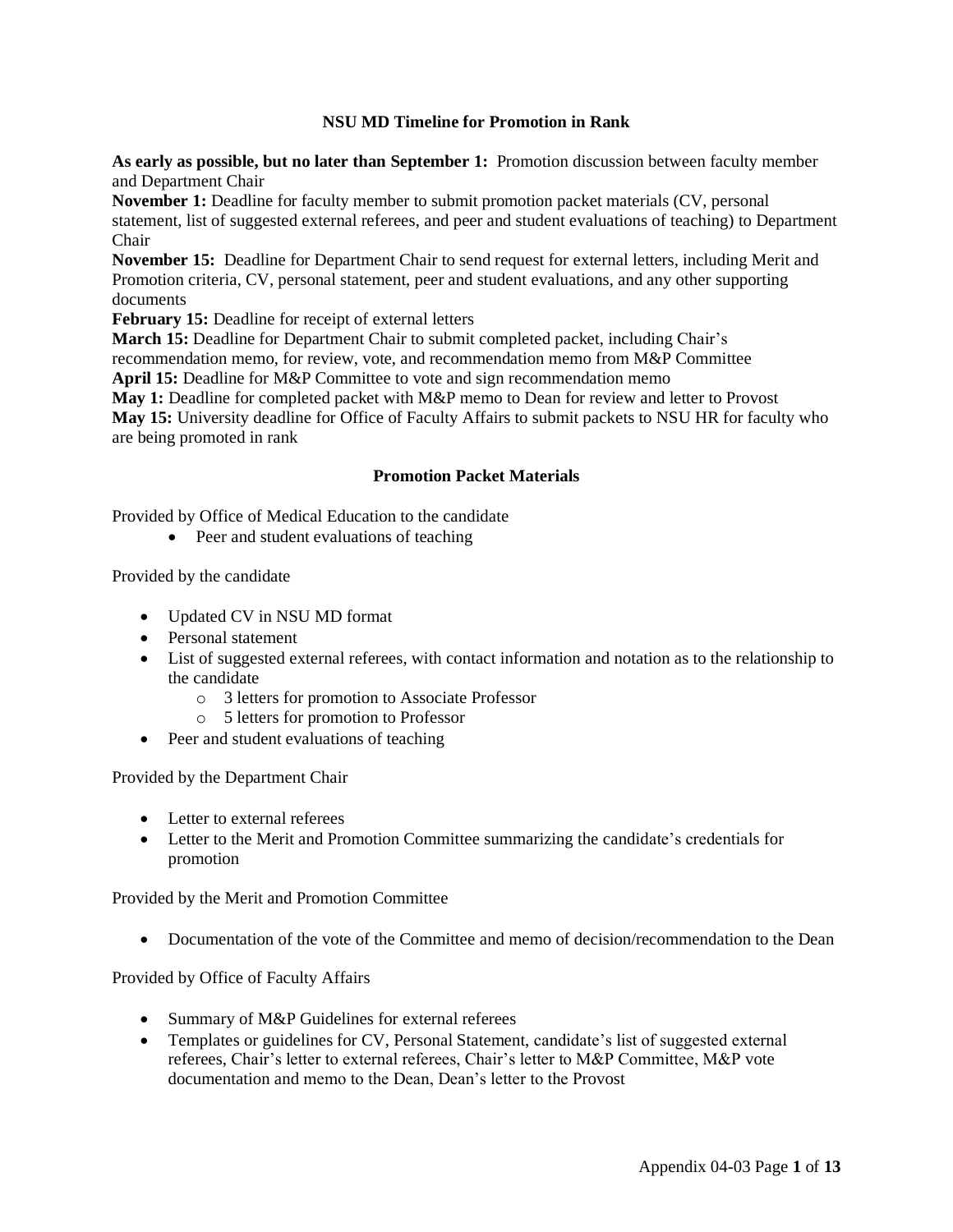# **For candidate: CV Template**

*[Bracketed italicized text is provided for guidance — please delete from your CV and replace with your information. Delete category headings that are not applicable. Entries in each category should be in chronological order from earliest to most recent. Use TMS 11 pt font, single line spacing, and 0 pt spacing before and after.]*

## **NOVA SOUTHEASTERN UNIVERSITY DR. KIRAN C. PATEL COLLEGE OF ALLOPATHIC MEDICINE CURRICULUM VITAE**

# **[Name, Degree]**

[full professional mailing address] Telephone: | Fax: E-Mail:

# **CURRENT POSITIONS**

*[list here only what you want visible at first glance; everything listed in this section will be repeated in various sections below]* [current academic appointment / department] [any other major leadership / administrative title/role]

# **EDUCATION**

[years or year degree granted] [degree, institution, location]

# **POST-DEGREE TRAINING**

[include residency, fellowship, postdoctoral training, certificate programs, or other major non-degreegranting educational programs taken; do not list all continuing education activities taken] [for each, list:] [years] [type of training/field, institution, location]

## **MILITARY SERVICE**

[List dates and types of military service, including Reserves]

## **PROFESSIONAL LICENSURE & CERTIFICATIONS**

[vears] [type of license, license number, licensing state or agency] [years] [specialty board/field, indicate if initial certification or maintenance of certification]

## **FACULTY APPOINTMENTS**

[years] [rank/title, department, institution, location]

## **HOSPITAL & ADMINISTRATIVE APPOINTMENTS**

[years] [role/title, department if relevant, institution/organization, location]

## **PROFESSIONAL NON-ACADEMIC EMPLOYMENT HISTORY**

[years] [role/title]

## **HONORS AND AWARDS**

[year] [name of honor/award, institution or organization]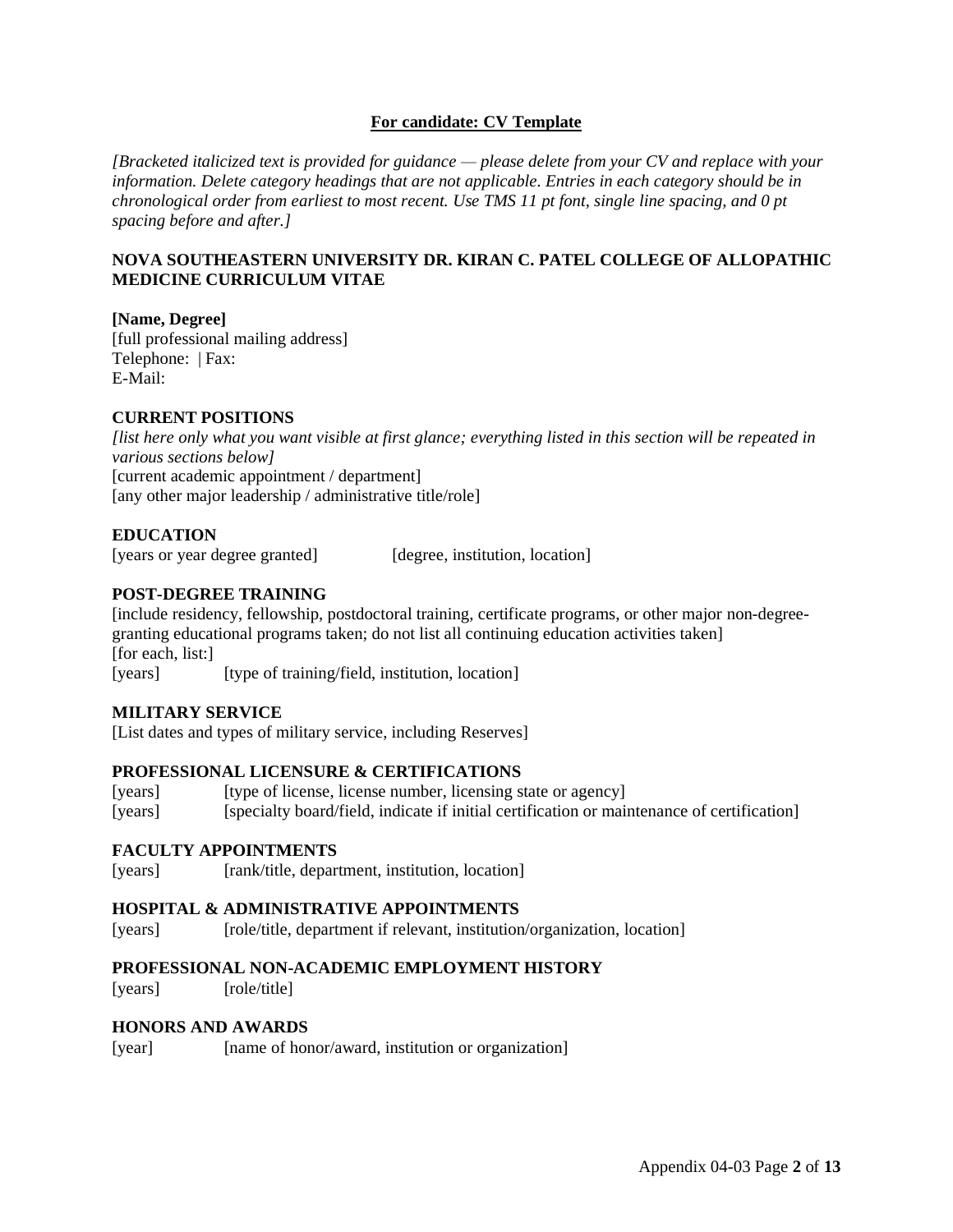# **GRANTS & CONTRACTS**

# **As Principal Investigator / Co-Principal Investigator**

[for each, list P.I.s and Co-P.I.s, % effort supported, mechanism/type of funding, project name/title, funding agency, dates, total costs, and terse description of project or your role if needed]

## **Other Roles**

[for each, list P.I.s and Co-P.I.s, your role, % effort supported, mechanism/type of funding, project name/title, funding agency, dates, total costs, and terse description of project or your role if needed]

# **PATENTS & INVENTIONS**

[inventors, invention, country, patent number, granted date]

# **ACADEMIC & PROFESSIONAL ORGANIZATIONS**

*[if helpful, consider using subheadings for local/regional vs national/international]* [years] [organization in which you are a member] [year] [any appointed/elected role beyond membership, e.g., elected as a fellow, board of directors or officer role]

## **SERVICE**

*[may use subheadings, e.g., Medical School, Department of {primary department}, University, Local/Regional, National/International]*

*[under each subheading, list as follows:]*

[years] [role, name of committee or assignment, specify if departmental, school or other organizational unit if not already clear from title and subheading]

# **EDUCATIONAL CONTRIBUTIONS**

*[Subheading for type of learner- use subheadings such as undergraduate, graduate student, medical student, resident, postdoctoral fellow, junior faculty, continuing education {including local/regional presentations} — may further subdivide by Medical School, Department of {primary department}, University, Local/Regional, National/International]*

*[under each subheading, list as follows:]*

[years] [role/title {making clear if role involves teaching, curriculum design and development, mentoring/advising, learner assessment, leadership/administration}, context/educational program, terse description of what the role involves {if needed}, terse description of how much time involved {if relevant, e.g., "0.20 FTE," "4 hours/week x 8 weeks/year"} or mentoring role {e.g., may use \* to denote primary mentee if applicable}]

## **VISITING PROFESSORSHIPS & INVITED PRESENTATIONS**

[dates] [title/role, institution, location]

## **Local & Regional**

[date] [title, meeting/organization/institution name, location]

## **National & International**

[date] [title, meeting/organization/institution name, location]

## **EXTERNAL ADVISORY / HEALTH COUNCILS & RESEARCH REVIEW COMMITTEES**

[dates] [role, organization/agency, location]

## **CONSULTATIONS**

[dates] [role, agency/institution/organization, location]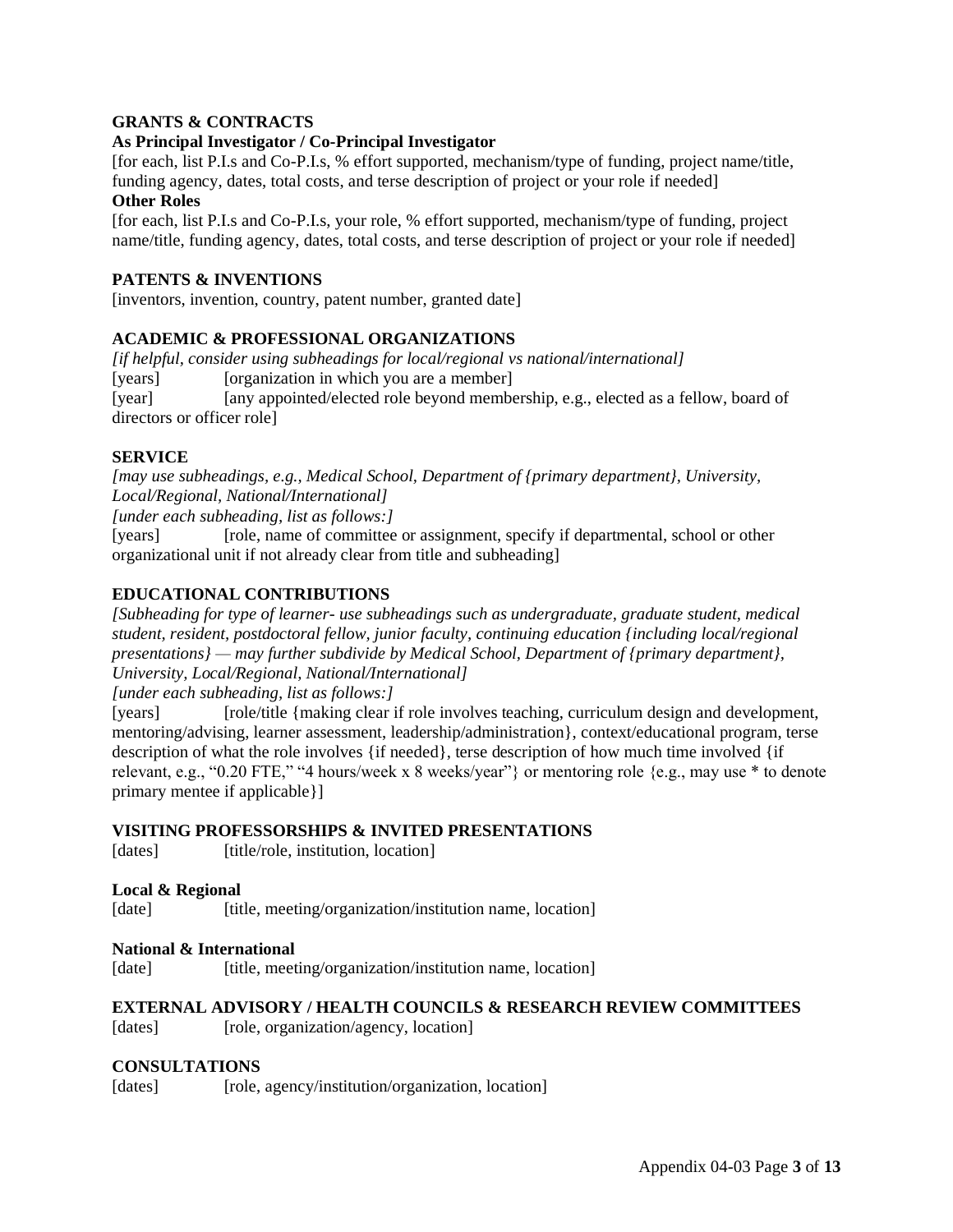# **EDITORIAL ASSIGNMENTS IN PROFESSIONAL JOURNALS**

**Ad hoc Reviews for:** [list journals]

# **Editorial Assignments**

*[may use subheadings to denote Editorial Board vs Editor & Associate Editor roles if desired]* [dates] [title/role, journal]

# **PRESENTATIONS**

*\* denotes trainee / supervisee [Please indicate whether presentations at conferences were accepted through a peer-review process]*

# **Local and Regional**

[date] [authors, title, type of presentation {if applicable, e.g., poster, symposium}, meeting/organization name, location]

# **National & International**

[date] [authors, title, type of presentation {if applicable, e.g., poster, symposium}, meeting/organization name, location]

# **PUBLICATIONS**

#### *\* denotes trainee / supervisee*

[may include 'Published Abstracts' section if desired, but for most, this will be covered above under presentations at meetings]

# **Peer-Reviewed Journal Articles**

[numbered list with authors, title, journal, volume, pages, year]

## **Refereed Proceedings**

[numbered list with authors, title, journal, volume, pages, year]

# **Books, Monographs, Chapters, & Reviews**

[numbered list with authors, title, journal or book title, volume, pages, year]

## **Letters, Editorials, & Other Publications**

[numbered list with authors, title, journal/venue, volume, pages, year]

## **Other Media**

[i.e., any non-print media / enduring materials including webinars] [numbered list with authors, title, type of media, issue/volume/pages {if applicable}, publisher {if applicable}, date]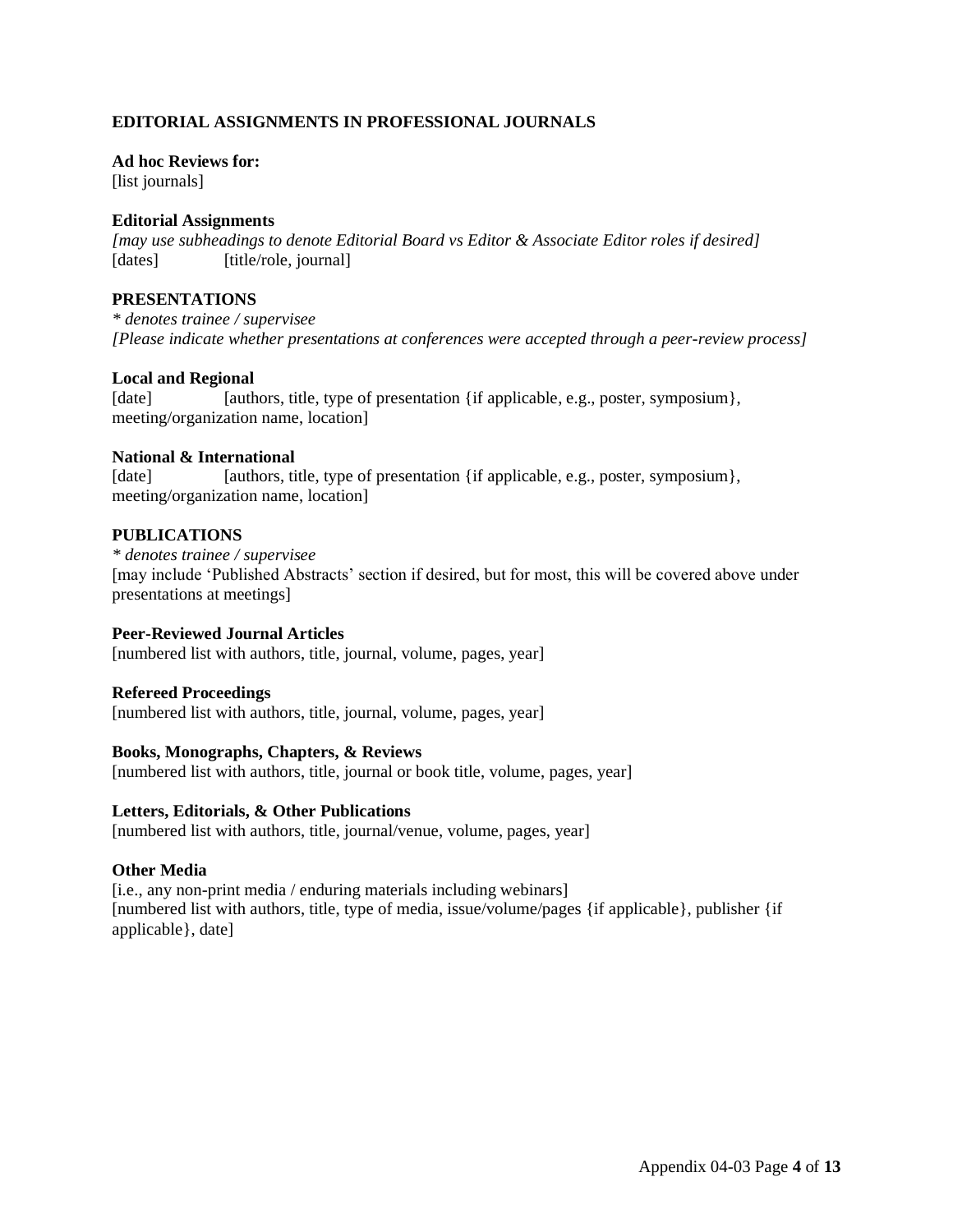## **For candidate: Personal Statement Template**

*[Bracketed italicized text is provided for guidance — please delete and replace with your information. Delete category headings that are not applicable. Use TMS 11 pt font, single line spacing, and 0 pt spacing before and after. Your entire personal statement should not exceed 3 pages in length. For each section, consult the NSU MD Merit and Promotion Guidelines to determine what to include].*

# **NOVA SOUTHEASTERN UNIVERSITY DR. KIRAN C. PATEL COLLEGE OF ALLOPATHIC MEDICINE**

# **PERSONAL STATEMENT** – **[Name, Degree]**

For consideration for promotion from *[current rank]* to *[next rank]*, with excellence in *[area of greatest effort]*. My average work assignment for the period under review is *[XX]*% education, *[XX]*% research/scholarship, *[XX]*% patient care, and *[XX]*% service.

*[Insert a paragraph (no more than 200 words) briefly summarizing your overall accomplishments since your initial appointment or last promotion– major role(s) and achievements in those roles. This is the "big picture" – it sets the stage for the rest of your personal statement, which will provide more detail. If work prior to your faculty appointment at NSU MD is relevant, describe why. Make the case for why you are ready to be promoted at this point in time. If you would like to be considered for excellence in an area other than your area of greatest effort, explain why.]*

*[If your area of greatest effort/area of excellence is education, use this format]*

# **Excellence in Education** *[XX]***%**

*[1) Describe education activities in each of the categories relevant to you – teaching, curriculum development, advising and mentoring, educational leadership and administration, and/or learner assessment. Provide the type of learner(s), names of courses, titles of presentations, number of learners if relevant, your level of involvement or frequency, teaching materials you produced. 2) Provide evidence of teaching effectiveness, such as evaluation of teaching by students and/or peers, awards for teaching, learner outcomes. 3) Describe extra-university educational leadership and scholarly activity.]*

# **Proficiency in Research/Scholarship** *[XX]***%**

*[Provide summary lists of 1) peer-reviewed journal articles – e.g., 5 original research papers in (topic), etc.) and refer to the numbers in your CV; 2) books, monographs, chapters, and reviews – e.g., 3 chapters on (topic), etc.) and refer to numbers in your CV; 3) peer-reviewed abstracts/presentations and refer to numbers in your CV; 4) funding to support your research, if any.]*

# **Proficiency in Service** *[XX]***%**

*[List/describe your service contributions to the medical school, university, your professional organizations, etc.]*

*[If your area of greatest effort/area of excellence is research/scholarship, use this format]*

# **Excellence in Research/Scholarship** *[XX]***%**

*[1) Describe your research activities, including the focus of your research, the development of your research program over the period of review, and your role(s) in research team activities. Include*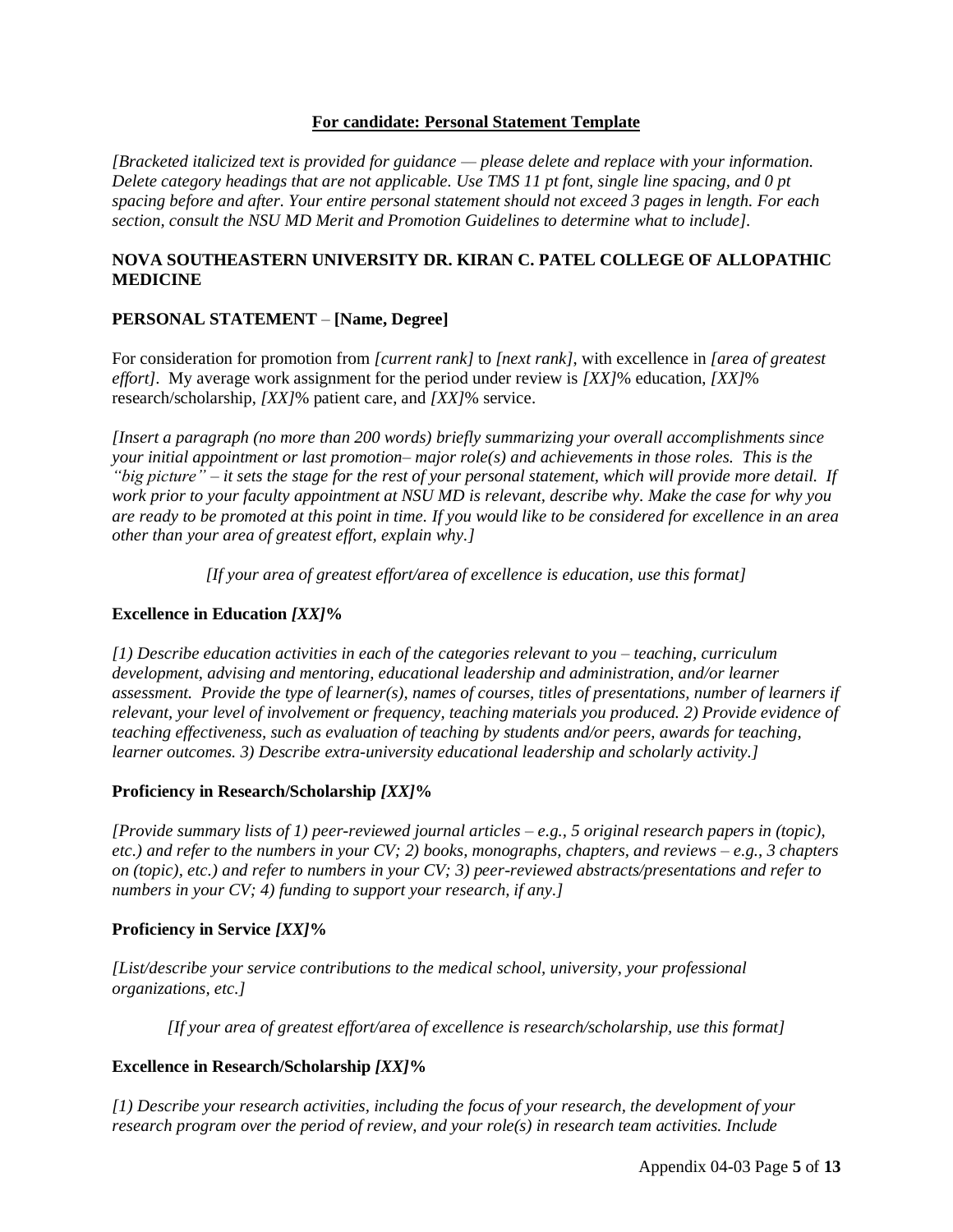*descriptions of the most significant publications and funding and any awards/honors related to your research program. 2) Provide summary lists of 1) peer-reviewed journal articles – e.g., 5 original research papers in (topic), etc.) and refer to the numbers in your CV; 2) books, monographs, chapters, and reviews – e.g., 3 chapters on (topic), etc.) and refer to numbers in your CV; 3) peer-reviewed abstracts/presentations and refer to numbers in your CV. 3) Describe extra-university leadership in research.]*

# **Proficiency in Education** *[XX]***%**

*[1) List education activities in each of the categories relevant to you – teaching, curriculum development, advising and mentoring, educational leadership and administration, and/or learner assessment. 2) Provide evidence of teaching effectiveness, such as evaluation of teaching by students and/or peers, awards for teaching, learner outcomes.]*

# **Proficiency in Service** *[XX]***%**

*[List/describe your service contributions to the medical school, university, your professional organizations, etc.]*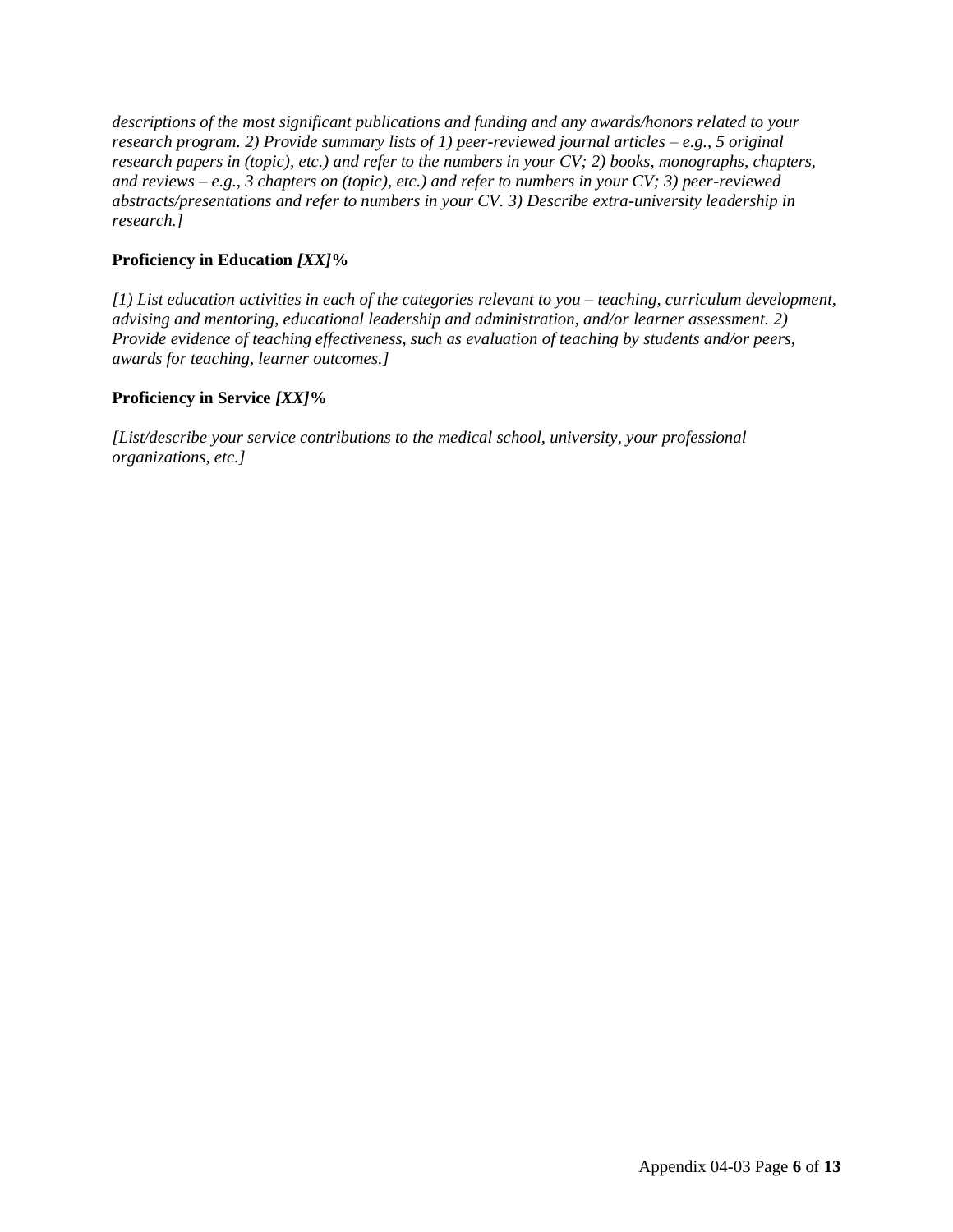## **For candidate: Template for List of External Reviewers**

*[Bracketed italicized text is provided for guidance — please delete and replace with your information. Use a numbered list and include name, degrees, title(s), department, institutional affiliation, complete mailing address, and email address for each for each suggested reviewer. Use TMS 11 pt font, single line spacing, and 0 pt spacing before and after.]*

## *[Name, Degree]* **List of External Reviewers**

#### **Arm's Length Reviewers**

Name, Degree Title Department Institution Mailing Address Email address

Brief (2-3 line) description of the reviewer's credentials relative to your work.

I have met the reviewer at professional meetings but do not have a personal or professional relationship with the reviewer.

OR

I have previously worked/currently work on grant review or professional society committees with the reviewer but have no further personal or professional relationship with the reviewer.

#### **Professional/Personal Reviewers**

Name, Degree Title Department Institution Mailing Address Email address

Brief (2-3 line) description of the reviewer's credentials relative to your work.

I have previously worked/currently work with the reviewer *[describe in what capacity]*.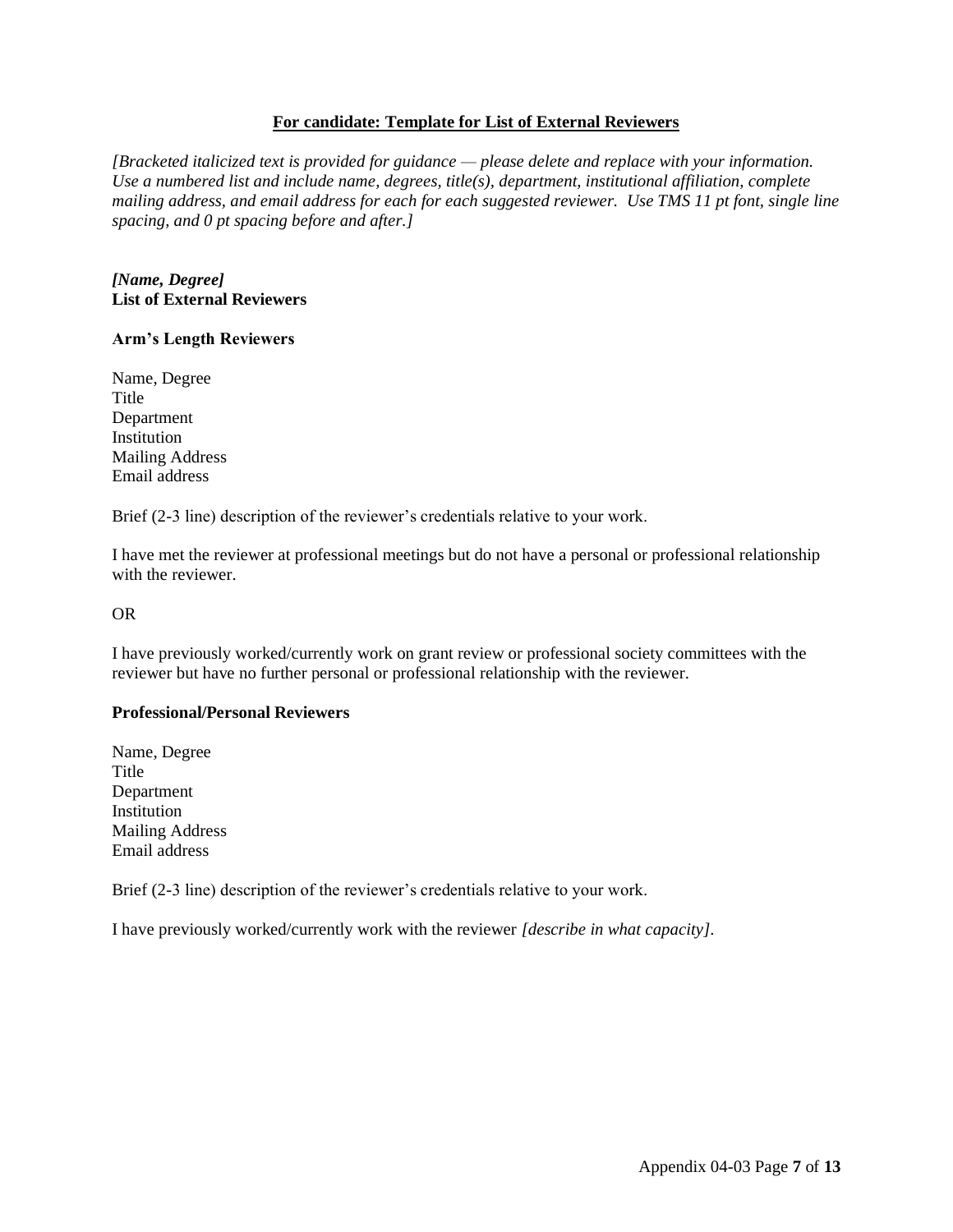# **For Chair: Template for Letter to External Reviewers**

(Sent via email on behalf of [Name of Department Chair])

Dear Dr.

The Department of [Medical Education][Clinical Sciences][Population Health Sciences] at Nova Southeastern University Dr. Kiran C Patel College of Allopathic Medicine (NSU MD) is considering [name, degree] for promotion from [his][her] current rank of [Assistant Professor][Associate Professor] to [Associate Professor][Full Professor]. The medical school's promotion guidelines require that we consider advice of leaders in the field in forming our recommendation.

Because of your recognized expertise, I am requesting your opinion as to the quality of Dr. [Last Name's] record of educational contributions and scholarly activity, and how this candidate compares to others at similar stages of career development. Note that NSU MD is a new medical school, which matriculated its first cohort of students in 2018 and is currently going through the 4-year process to become fully accredited by the LCME. All our full-time faculty were recruited since 2017. Therefore, we specifically consider not only contributions since joining our faculty but also contributions in previous academic/clinical/administrative positions in forming recommendations about promotion in rank.

Please evaluate Dr. [Last Name's] accomplishments in light of our Merit and Promotion Guidelines, as described in the attached document. To assist you, I have enclosed Dr. [Last Name's] CV, Personal Statement related to education, research/scholarly activity, and service, and selected publications/scholary products. Please describe your relationship with the candidate in your letter.

Your letter will become part of Dr. [Last Name's] promotion file and will be available to Dr. [Last Name] should [he][she] wish to review it.

To meet the University's schedule, I would appreciate receiving a copy of your letter via email to [address] by [Day][Date].

Thank you in advance for your help in this important task. If you need additional information, do not hesitate to contact me at [email address] or [phone].

Sincerely,

Name, Degree Titles

Enclosures:

Curriculum Vitae NSU MD Merit and Promotion Guidelines (Summary) Personal Statement Selected Publications/Scholarly Products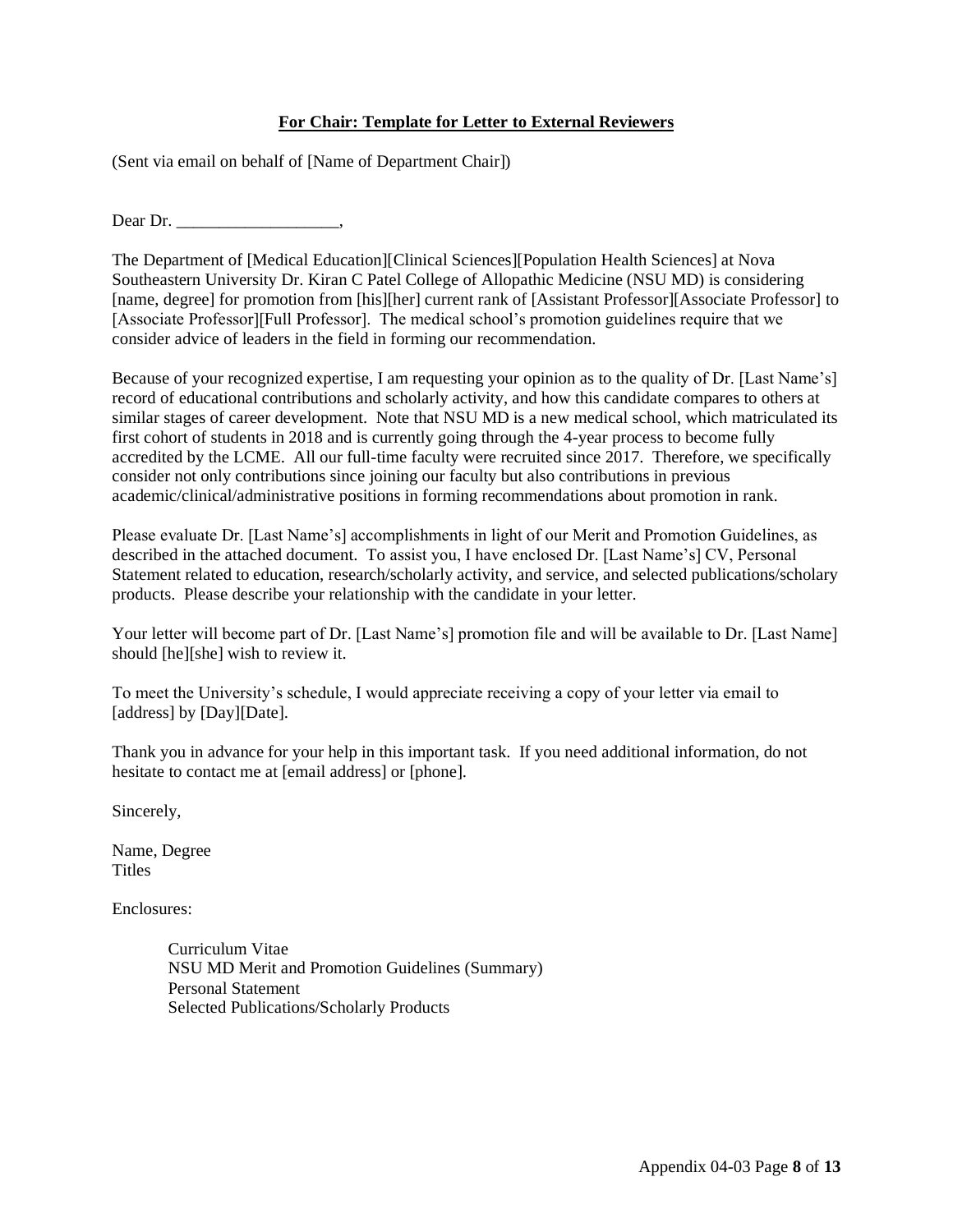# **For inclusion with Chair's Letter to External Reviewers: Promotion Criteria Summary**

# **Nova Southeastern University Dr. Kiran C. Patel College of Allopathic Medicine (NSU MD)**

# **Promotion Criteria and Standards**

This document summarizes the standards that will be used by the NSU MD Merit and Promotion Committee to evaluate whether faculty candidates meet the criteria for promotion. It should not be used to replace the criteria in the Merit and Promotions Guidelines [\(https://md.nova.edu/our-team/faculty](https://md.nova.edu/our-team/faculty-directory/files/md-merit-promotion.pdf)[directory/files/md-merit-promotion.pdf\)](https://md.nova.edu/our-team/faculty-directory/files/md-merit-promotion.pdf).

# **Overview**

NSU MD considers four major categories of academic responsibility for faculty evaluation and promotion: education, research and scholarship, *patient care\*\**, and service. All full-time faculty members have assignments in at least two of these categories and all faculty are expected to contribute to the education mission. Achievements in education, research and scholarship, *patient care*\*\*, and service are emphasized proportionally, based on the individual candidate's percent of effort in these areas over time during his/her progress toward promotion.

Recommendations for promotion are based on evidence that the candidate has achieved excellence in the major area of effort, while demonstrating proficiency in all other assigned areas. Administrative activities are considered within the area to which they apply, rather than as a separate category. Significant administrative assignments that do not fall into the four recognized categories, but serve a broader function (e.g., division chief, department chair, assistant or associate dean for advocacy, diversity, faculty) may be considered under the category of service.

*\*\*No full-time NSU MD faculty members have assignments in patient care at this time.*

## **NSU MD Definitions of Categories of Academic Responsibility**

## **Education**

NSU MD uses the AAMC's five categories of educational activities in assignment of responsibilities, tracking of faculty effort, and consideration for promotion:

- 1. Teaching, defined as direct teaching and creation of associated instructional materials
- 2. Curriculum development or revision
- 3. Advising and mentoring
- 4. Educational leadership and administration
- 5. Learner assessment

## **Research and Scholarship**

Research and scholarship includes laboratory and clinical investigation and discovery, as an independent investigator or major contributor to an investigative team, and scholarship in methodology, population sciences, educational methods, clinical practice, or quality and safety.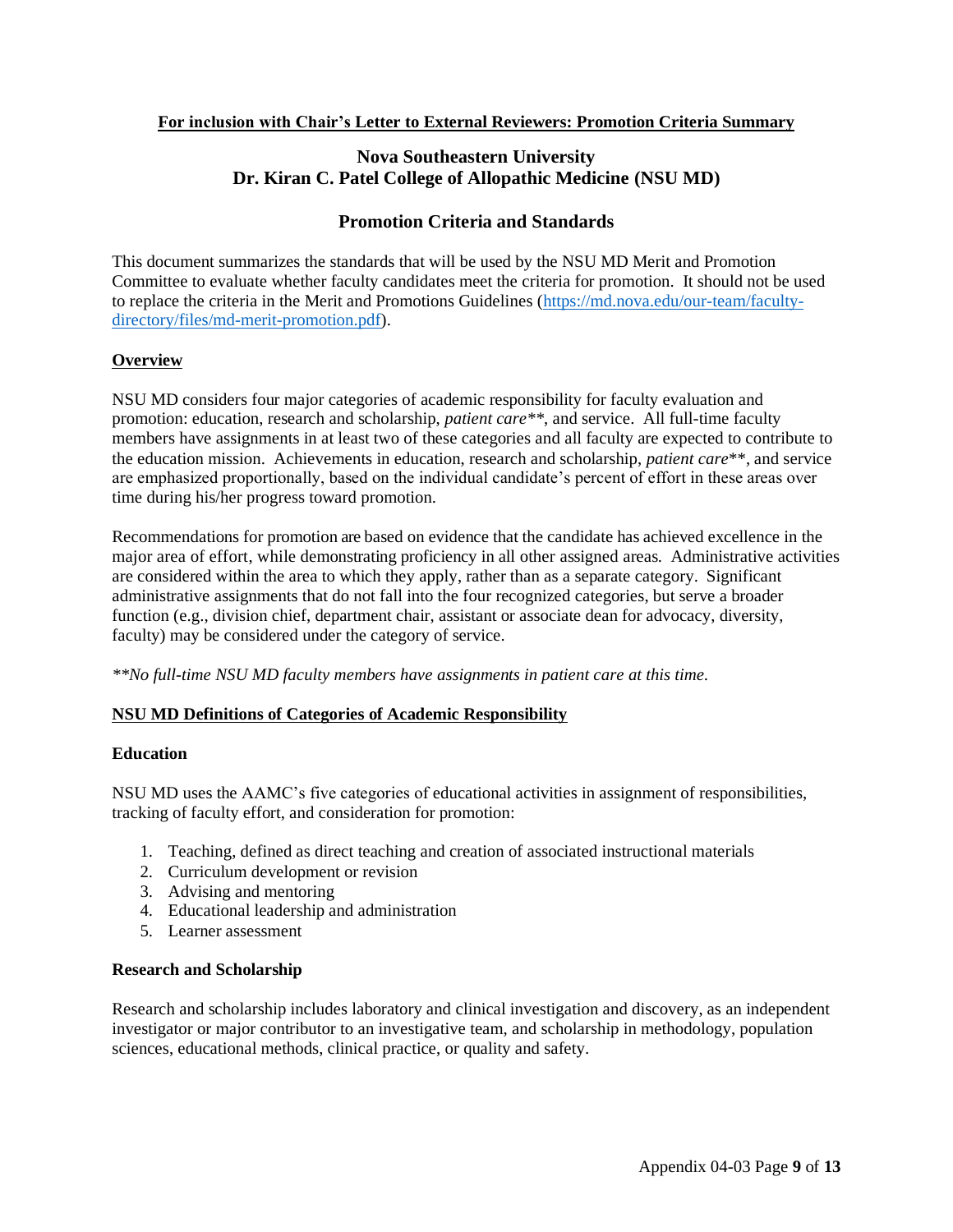# **Patient Care**

An assignment to patient care requires the candidate to demonstrate effective clinical skills, provide or improve clinical innovations, develop clinical research and/or clinical programs, and participate in programs that improve patient outcomes.

## **Service**

All faculty members are expected to engage in service activities for their Department, NSU MD, and the University, and to demonstrate engagement and leadership in their scholarly communities. Service contributions are expected of every faculty member and will not, in and of themselves, constitute accomplishments suitable for the basis for promotion.

## **Excellence Standards**

The types of evidence for each category do not differ between promotion from Assistant to Associate Professor and promotion from Associate Professor to Professor. Rather, promotion to Associate Professor generally requires regional and/or national recognition, while promotion to Professor generally requires national and/or international recognition and demonstration of sustained excellence in the major area of effort.

## **Evidence of Excellence in Education**

- Documentation of a substantial education assignment with major responsibility (e.g., leadership role) for an educational program.
- Description of the faculty member's role for an educational program, with concise descriptions of the frequency and duration of the responsibility (quantity) and outcomes (quality).
- Peer and supervisory reviews that support the rating of excellence, including the number of evaluations collected, a summary of results, and comments when available.
- Reviews by the recipients (students or residents) that support the rating of excellence, including the number of evaluations collected, a summary of results, and comments when available.
- Evidence of scholarly activity in education, such as:
	- o Peer-reviewed publications, including journal articles and those in MedEd PORTAL.
	- o Textbooks, book chapters.
	- o Development of new approaches that are widely accepted
	- o Development of educational tools, curricula or curricular models, study guides, computeraided tools, new evaluation methodologies, well-subscribed faculty development programs, workbooks adopted by other institutions.
	- o Invited lectureships, grand rounds, presentations of scholarship at regional or national forums.
	- o Serving as a specialty board reviewer, writing board review questions, or writing questions for the MCAT or USMLE examinations.
	- o Intramural or extramural funding for an educational project.
	- o Leadership role in a local, regional, or national conference or in an interprofessional intramural conference.
	- o Poster or oral presentations at local, regional, or national meetings.
	- o Evidence-based consultation to public officials at community, regional, state, or national venues.

## **Evidence of Excellence in Research/Scholarship**

• Description of the faculty member's research focus, development of his/her research program over the period of review, and role in research team activities.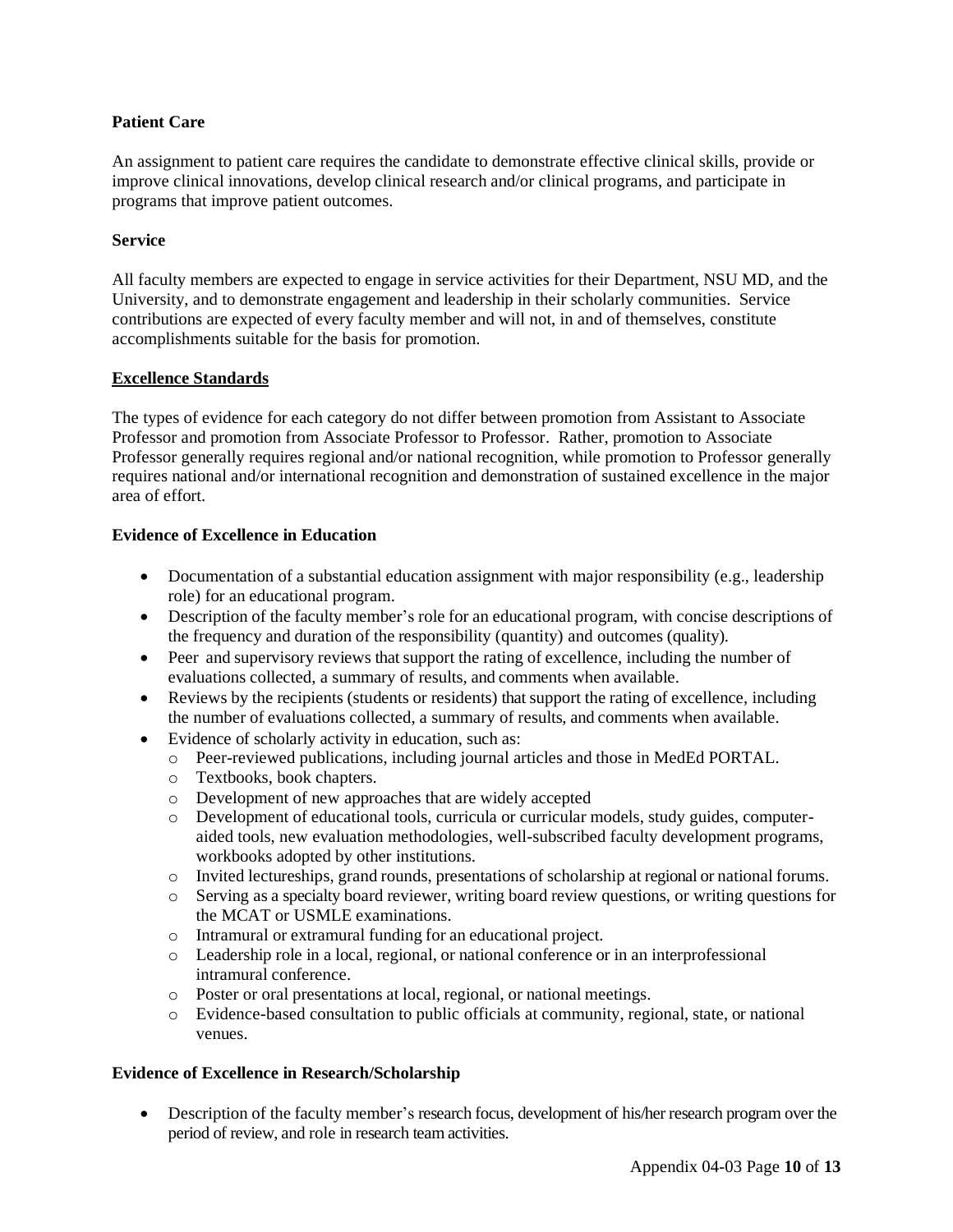- Reviews by peers and supervisors that support the rating of excellence, including the number of evaluations collected, a summary of results, and comments when available.
- Evidence of scholarly activity in research, such as:
	- o Publication of peer-reviewed articles, with quality and impact of published articles of more importance than the number published. The candidate should indicate his/or her contribution as an author for each publication.
	- o Attainment of investigator-initiated, peer-reviewed research funding, beyond mentored awards.
	- o Publication of review articles, state-of-the-art articles, chapters, books and other forms of enduring scholarly work and communications.
	- o Invited presentations of research findings at meetings of scientific societies.
	- o Invited participation in national advisory committees for research foundations, federal funding agencies, or other authoritative bodies.
	- o Professional contributions, such as serving on committees to develop clinical practice guidelines or healthcare policies.
	- o Peer reviewer for scholarly publications, service on editorial boards.
	- o Peer reviewer of research proposals for funding agencies, including foundation and federal study sections.

#### **Evidence of Excellence in Patient Care**

- Description of the scope of the faculty member's clinical practice over the period of review.
- Reviews by peers and supervisors that support the rating of excellence, including the number of evaluations collected, a summary of results, and comments when available.
- Other evidence of excellence in patient care, such as:
	- o Patient satisfaction scores.
	- o Demonstrated commitment to ongoing growth in clinical performance.
	- o Quality of care metrics.
	- o Clinical referrals.
	- o Clinical leadership roles.
	- o Professional contributions, such as serving on committees to develop clinical practice guidelines or healthcare policies.
	- o Awards and Honors for clinical contributions.
- Evidence of scholarly activity in patient care, such as:
	- o Publication of clinical reviews, case reports, state-of-the-art articles, chapters, books and other forms of enduring scholarly work and communications.
	- o Invited clinical presentations.

## **Evidence of Excellence in Service**

- A full description of the service role/assignment and accomplishments achieved within that role, with documentation of substantial activity and productivity within the service assignment.
- Excellent regional or exceptional internal reputation as a leader within the service assignment, as documented in letters of evaluation.
- Scholarship related to the primary service mission, such as:
	- o Evidence of novel and/or innovative program development and implementation.
	- o Evidence of a major leadership role in a Department or Center.
	- o Invited presentations at extramural meetings.
	- o Documentation that the candidate has had significant interaction and positive engagement with communities outside the medical school.
	- o Acquisition of external funding in support of service programs.
	- o Scholarship related to community professional service.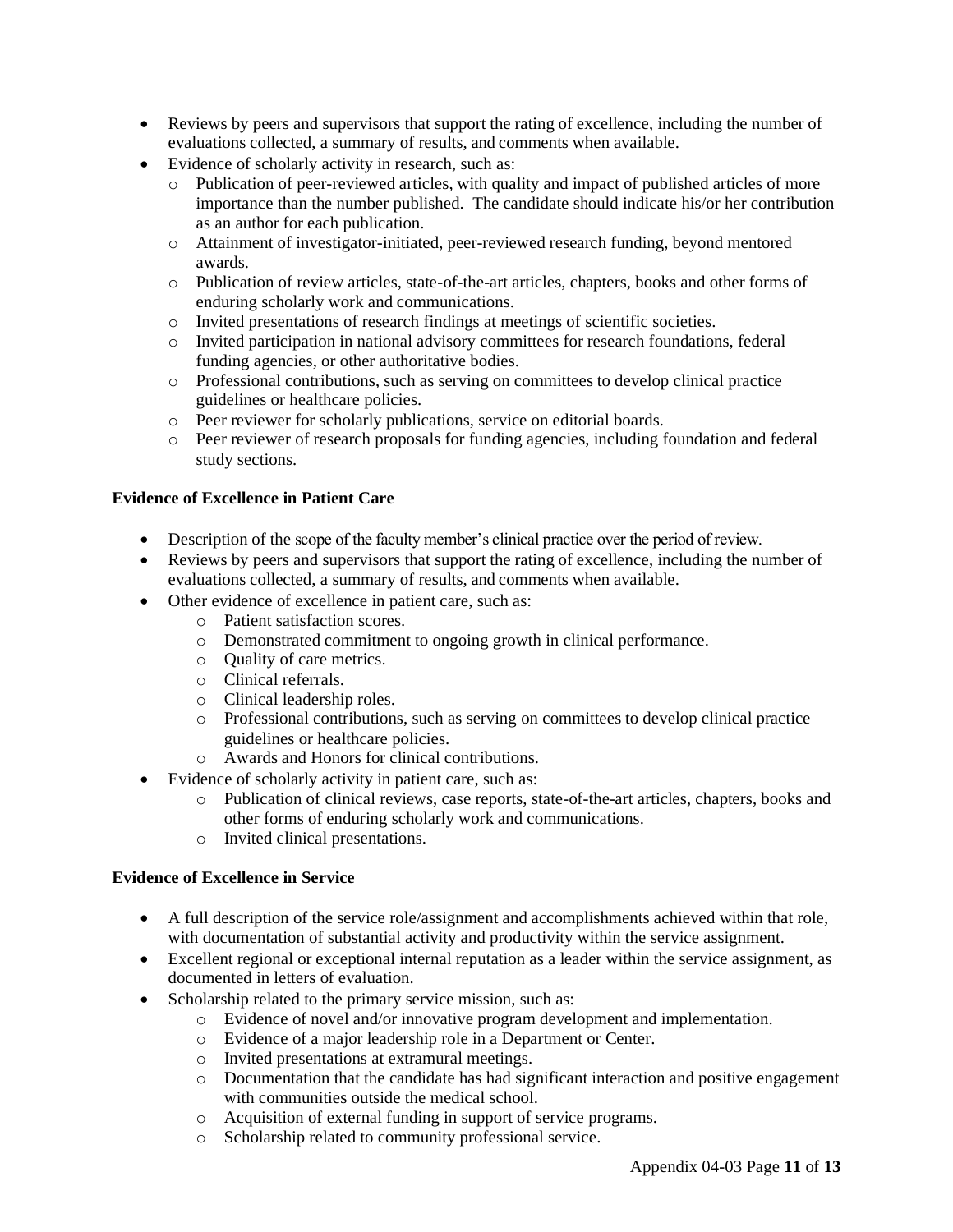For consideration in promotion recommendations, candidates must show exceptional service to the community [defined as service to the Department, NSU MD, University, local community, region, state, or nation] and/or exceptional service to the profession. For service activities to be considered, they must involve expertise in patient care, one or more of the sciences basic to medicine (e.g., biomedical, social, behavioral), and/or medical education.

# **Proficiency Standards**

# **Proficiency in Education**

Proficiency in education is demonstrated by a documented education assignment and satisfactory supervisory, peer, and learner reviews of the documented activities. The following are required as documentation of proficiency:

- Peer reviews that demonstrate satisfactory teaching performance.
- Reviews by recipients of the teaching (e.g., students, residents, peers) that demonstrate satisfactory performance, including the number of evaluations collected, a summary of results, and comments when available.
- Additional evidence in other areas is not required, but may be included (e.g., structured mentoring or advising activities, developing new instructional or curricular materials, roles in educational leadership/administration, assessment of learning outcomes), with descriptions of the quantity and quality of these activities.

# **Proficiency in Research and Scholarship**

Proficiency in research and scholarship is demonstrated by the faculty member's satisfactory performance of the assigned research or scholarship goals. The following are required for documentation of proficiency:

- For those with a work assignment of greater than 20%, regular dissemination of research findings (on average, at least annual publication), the majority of which should be through peer-reviewed publications.
- For those with a work assignment of 20% or less, at least one peer-reviewed publication or other evidence of dissemination of knowledge during the period of review.
- Reviews by collaborators, peers, and/or external reviewers indicating satisfactory performance.

## **Proficiency in Patient Care**

Proficiency in patient care is demonstrated by the faculty member's satisfactory performance of the assigned patient care responsibilities. Other evidence of proficiency may include the following:

- Satisfactory peer and supervisor reviews of the clinical service.
- Reviews by recipients of the service (e.g., colleagues, referring physicians, collective reviews/patient satisfaction inventories) that document proficiency.
- Measurable satisfactory participation in Quality Improvement (QI) activities of the clinical program, such as adherence to national quality standards, targeted clinical-service-related partnerships with the community, improved health care outcomes, cost effectiveness/clinical efficiencies of the program, support/adoption of new technologies, and methods/procedures that contribute to improved health care outcomes or improve public health.

## **Proficiency in Service**

Proficiency in service is best demonstrated by documented service and satisfactory peer and supervisory reviews of the service. Reviews by the recipients of the service or colleagues with knowledge of the service must also be obtained to document proficiency.